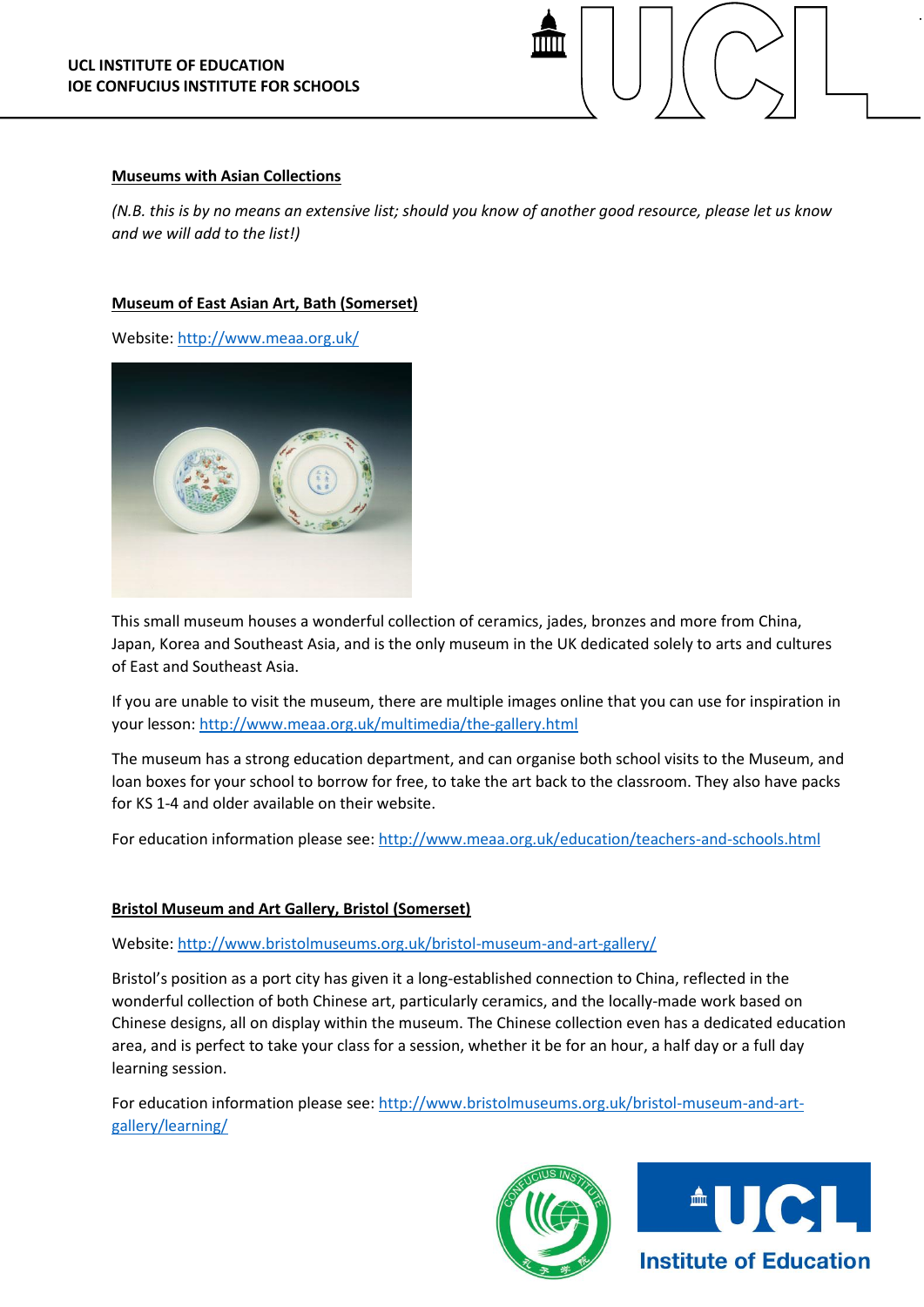# **Lady Lever Art Gallery, Port Sunlight Village (Wirral)**

Website[: http://www.liverpoolmuseums.org.uk/ladylever/collections/chinese/index.aspx](http://www.liverpoolmuseums.org.uk/ladylever/collections/chinese/index.aspx)



The lady Lever online collection catalogue has over 1000 images documented, from ceramics to jade, enamel, painting and much more, so fits the "quest" event perfectly, even if you are unable to visit a museum physically.

# **Museum of Liverpool, Liverpool**

Website[: http://www.liverpoolmuseums.org.uk/mol/visit/galleries/global/shanghai.aspx](http://www.liverpoolmuseums.org.uk/mol/visit/galleries/global/shanghai.aspx)

The Museum of Liverpool takes a more personal look at the history between Liverpool and Shanghai, linked by their status as important port cities. Did you know Liverpool was home to the first Chinatown in the whole of Europe?

The Global City "East meets West" collection displays a personal side of Chinese living, through ceramics, furniture and fancy goods, all brought to Liverpool by local collectors.

For education information please see: <http://www.liverpoolmuseums.org.uk/mol/learning/>

## **Oriental Museum, Durham**

Website: <https://www.dur.ac.uk/oriental.museum/>

The Oriental Museum is part of Durham University's Heritage Collections, housing over 10,000 objects from China. There are over a thousand pieces of Chinese ceramic alone, spanning all major dynasties, as well as a very impressive collection of jade and hardstones- one of the largest collections in the UK.

Further details of the Chinese collection can be found here: <https://www.dur.ac.uk/oriental.museum/whatshere/china/>

For education information please see:<https://www.dur.ac.uk/4schools/>



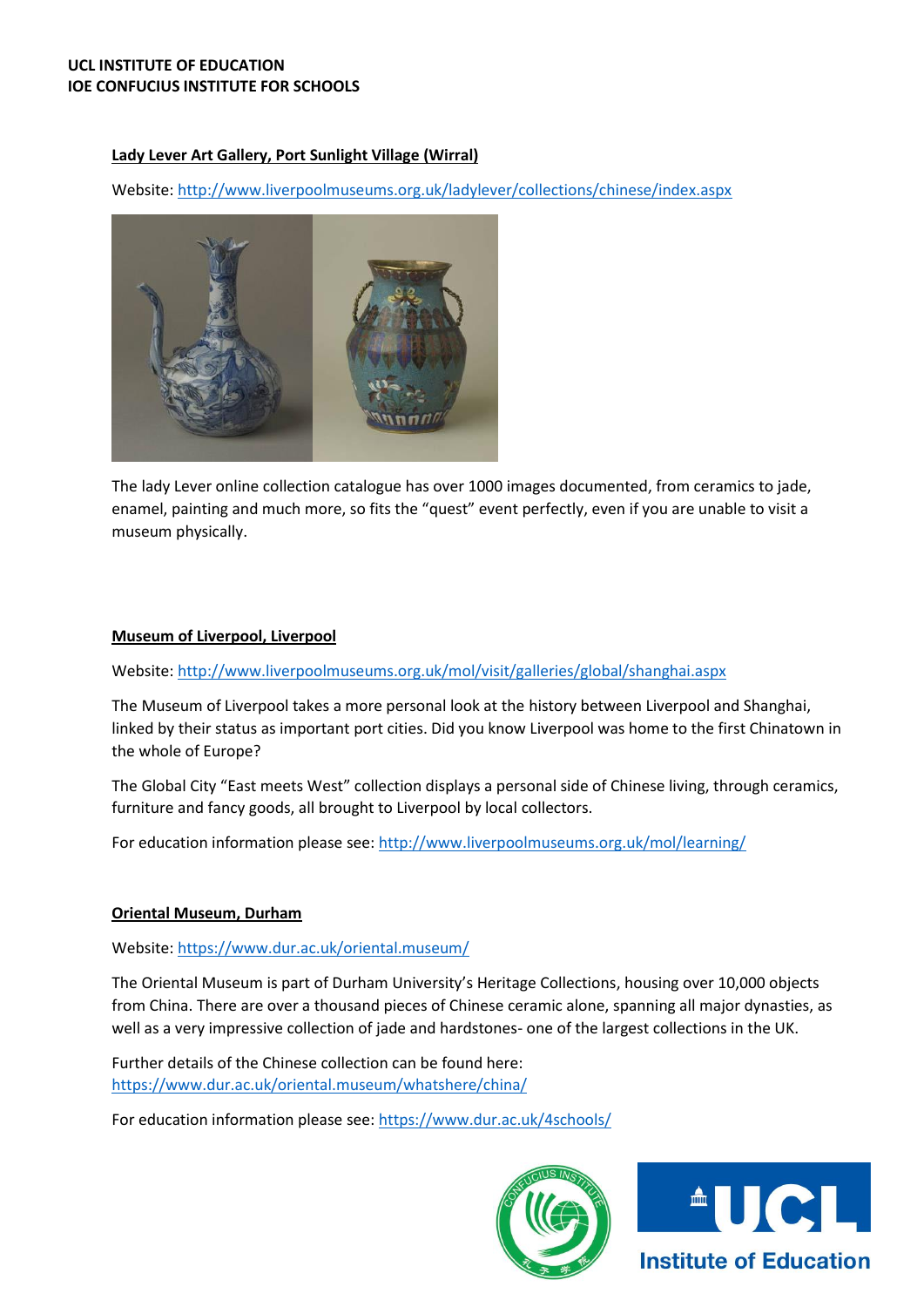### **UCL INSTITUTE OF EDUCATION IOE CONFUCIUS INSTITUTE FOR SCHOOLS**

# **Ashmolean Museum, Oxford**



### Website: <http://www.ashmolean.org/>

The Ashmolean Museum houses a collection of modern Chinese art, including pre-dynastic China, Shang, Zhou and Han Dynasties, Jades, writing, calligraphy and greenwares. They also have online collections of Asian Art and their Chinese Gallery.

For education information please see: <http://www.ashmus.ox.ac.uk/education/>

## **Fitzwilliam Museum, Cambridge**

Website[: http://www.fitzmuseum.cam.ac.uk/dept/aa/](http://www.fitzmuseum.cam.ac.uk/dept/aa/)

The department of Applied Arts houses some 20,000 pieces from Europe, the Middle East, India and the Far East. From jadeware to Kangxi vases and a collection of fans online, the Fitzwilliam has plenty for your students to enjoy on either a physical or online "quest."

For education information please see: <http://www.fitzmuseum.cam.ac.uk/dept/education/schoolscolleges/>

#### **Burrell Collection, Glasgow**

Website[: http://www.glasgowlife.org.uk/museums/burrell-collection/Pages/default.aspx](http://www.glasgowlife.org.uk/museums/burrell-collection/Pages/default.aspx)

An incredible collection of art, collected over 80 years by Sir William Burrell, the largest single collection here is the Chinese art, and is considered to be of outstanding significance.

For education information please see: [http://www.glasgowlife.org.uk/museums/about-glasgow](http://www.glasgowlife.org.uk/museums/about-glasgow-museums/learning/Pages/home.aspx)[museums/learning/Pages/home.aspx](http://www.glasgowlife.org.uk/museums/about-glasgow-museums/learning/Pages/home.aspx)



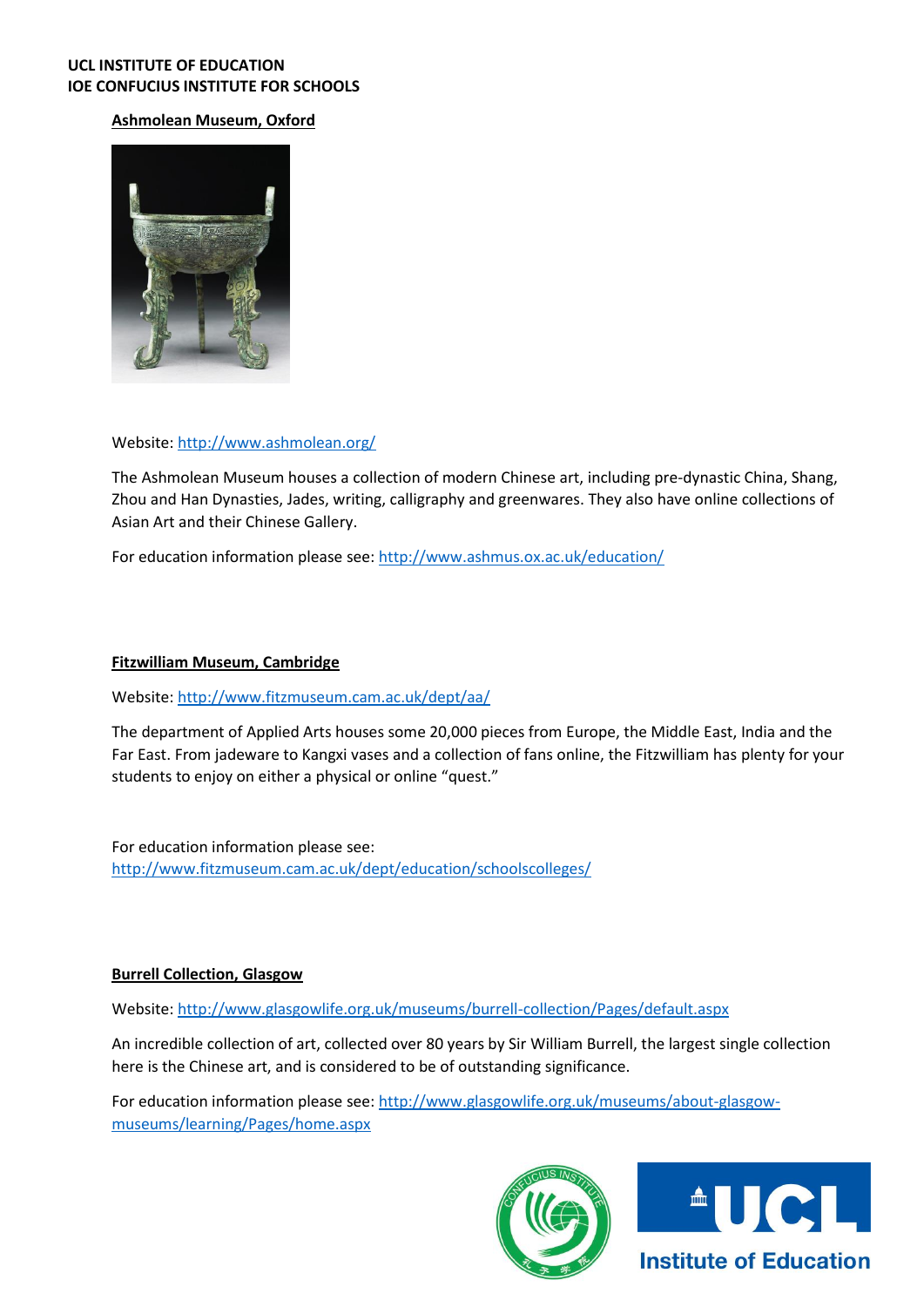### **UCL INSTITUTE OF EDUCATION IOE CONFUCIUS INSTITUTE FOR SCHOOLS**

### **Ulster Museum, Belfast**

### Website[: http://nmni.com/um/Collections/World-Cultures/Asia/China](http://nmni.com/um/Collections/World-Cultures/Asia/China)

Several centuries of diplomatic and trading links have built the connection between Northern Ireland and China, and this is reflected in the collection of Chinese art and artefacts in this museum, from the personal to the public.

For education information please see: <http://nmni.com/um/Learning>

### **Compton Verney, Warwickshire**



Website[: http://www.comptonverney.org.uk/collections/6/chinese.aspx](http://www.comptonverney.org.uk/collections/6/chinese.aspx)

The Chinese gallery at Compton Verney is one of the top three Chinese art collections in the whole of Europe, recently reopening in March 2015. With new low-level cases, the bronzes, pottery and jades are easily accessible for pupils of any height, amd are presented thematically to enhance any visit.

For education information please see: <http://www.comptonverney.org.uk/learning/default.aspx>

## **National Museum of Scotland, Edinburgh**



Whilst the Looking East gallery is currently closed (until 2016), there is still plenty to see at this museum, particularly in the World Cultures gallery, where you will be greeted by Weituo, a Ming Dynasty statue from Henan Province, explore a Tibetan collection, and see a late 18<sup>th</sup> century headdress inspired by kingfishers.

For education information please see: <http://www.nms.ac.uk/about-us/schools-programme/>